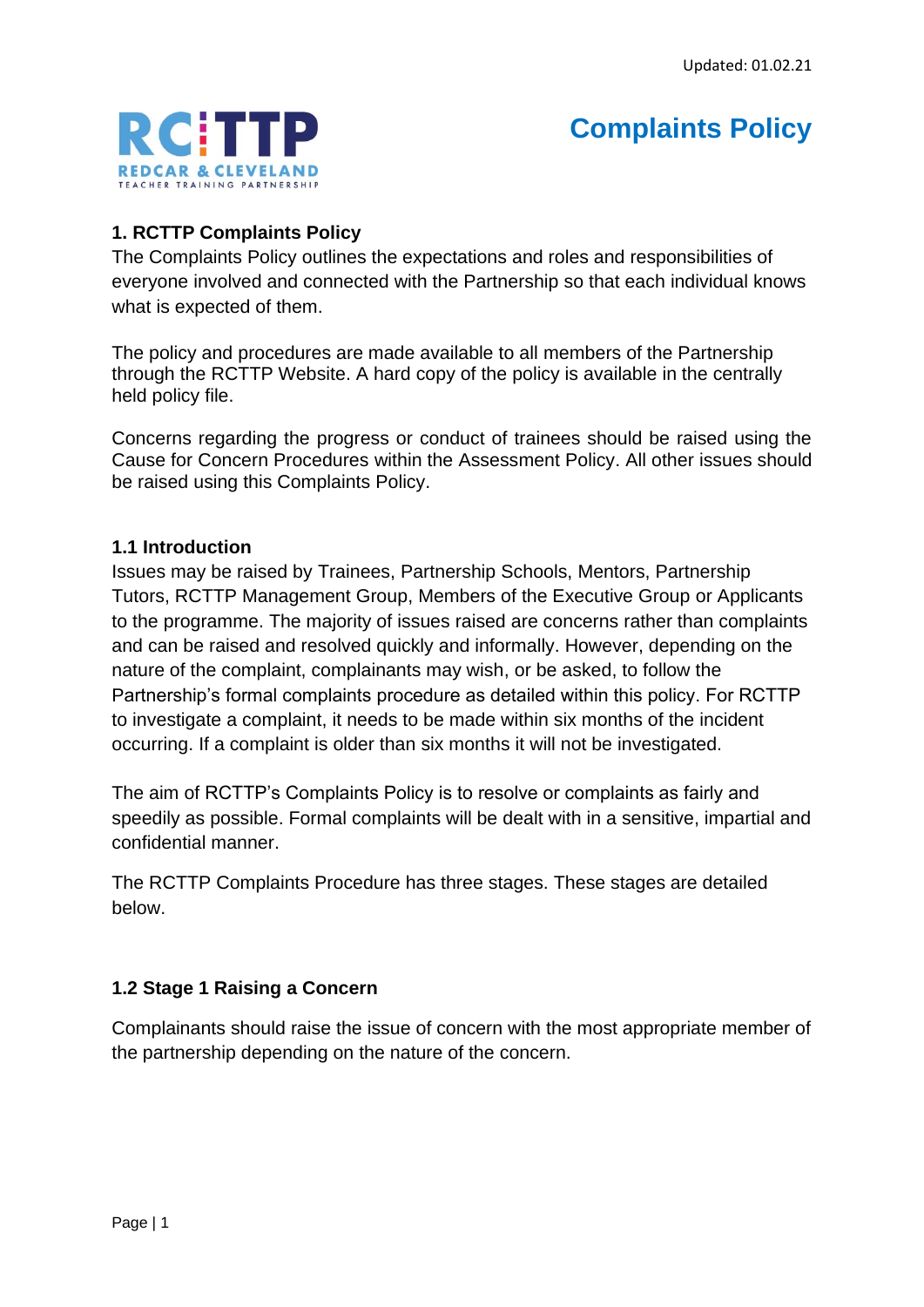| Complainant               | Appropriate Member with whom to raise the concern   |
|---------------------------|-----------------------------------------------------|
| <b>Trainees</b>           | Mentor, Course Leader, Partnership Tutor or         |
|                           | Programme Manager                                   |
| <b>Mentors</b>            | Professional Mentor (secondary), Partnership Tutor, |
|                           | Course Leader or Programme Manager                  |
| <b>Partnership Tutors</b> | Course Leader, Professional Mentor (secondary)      |
|                           | Mentor or Programme Manager                         |
| <b>Course Leaders</b>     | Programme Manager, Professional Mentor (secondary)  |
|                           | or Mentor                                           |
| Programme Manager         | Course Leader or Chair of the Executive             |
| Other                     | Programme Manager                                   |

In the first instance, concerns should be raised informally and many concerns will be resolved quickly through discussion with no formal action.

If complainants are not satisfied with the result at Stage 1 they should proceed to Stage 2 within 10 working days.

# **1.3 Stage 2 Formal Complaint raised with Programme Manager**

Formal complaints should be put in writing using the Complaint Form. In the first instance such complaints should be addressed to the Programme Manager.

The complaint will be logged, including the date it was received. The Programme Manager will normally acknowledge receipt of the complaint within 2 working days of receiving it and the response will report on the action taken, or to be taken, to resolve the issue.

The Programme Manager may delegate the complaint to a more appropriate or directly involved member of the Partnership should they deem it appropriate to do so. Where the action involves convening a meeting to discuss the matter, this will be done as soon as it is practical to do so, notes of the meeting kept and the complainant informed of the results and/or action arising from the meeting.

If complainants are not satisfied with the result at Stage 2 they should proceed to Stage 3 within 10 working days.

# **1.4 Stage 3 Formal Complaint heard by the Executive Group's Complaints Panel**

If the matter has not been resolved at Stage 2, then complainants should write to the Chair of the Executive Group giving details of their complaint. The Chair will convene a Complaints Panel which will comprise at least 4 members of the Executive Group who are impartial and have had no prior involvement in the complaint. The hearing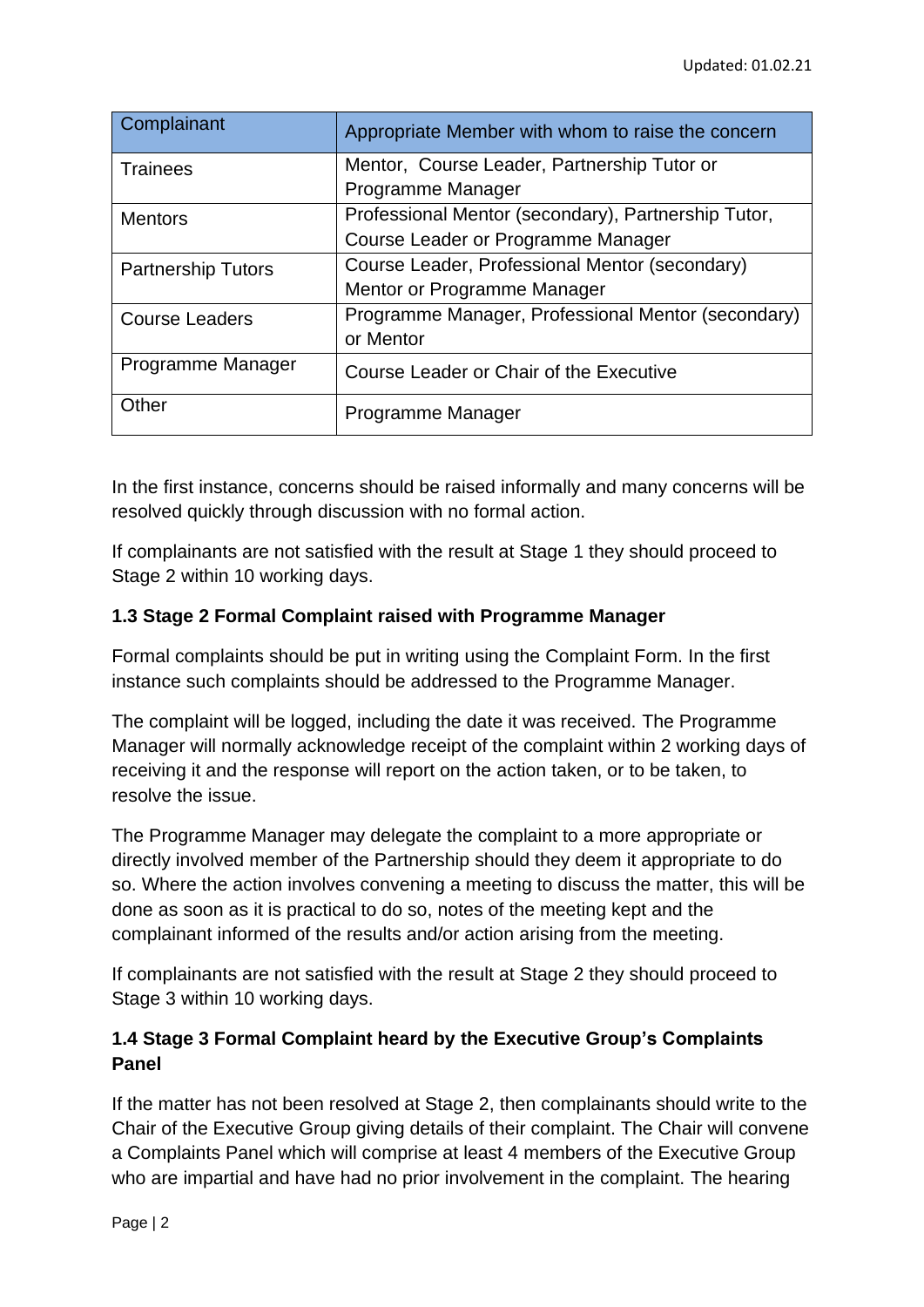will normally take place within 10 working days of the receipt of the written request for Stage 3 investigation.

The aim of the Complaints Panel hearing is to resolve the complaint impartially and to achieve reconciliation between all parties. The panel can dismiss the complaint in whole or part; uphold the complaint in whole or part; decide on the appropriate action to be taken to resolve the complaint; recommend changes to the Partnership's systems or procedures to ensure that problems of a similar nature do not recur.

All parties will be notified of the Panel's decision in writing within 3 working days after the date of the hearing. The letter will also contain what the complainants need to do should they wish to take the matter further.

#### **2. Roles and Responsibilities**

**2.1 The Chair of the Executive Group**

The Chair of the executive Group will:

- receive written complaints made under Stage 3 of the Complaints Policy;
- if a hearing is appropriate, convene a Complaints Panel comprising of at least 4 members of the Executive Group

#### **2.2 The Executive Group**

The Executive Group will:

- whenever possible, act as a member of a Complaints Panel if requested to do so;
- assess and monitor the impact of this policy by regularly reviewing any action taken under the policy.

#### **2.3 The Programme Manager**

The Programme manager will:

- log complaints made under this complaints policy;
- acknowledge receipt of any complaint within 2 working days of receiving it including a report on the action taken, or to be taken, to resolve the issue;
- take appropriate action to resolve the complaint. This may include delegating the responsibility to a more appropriate or directly involved member of the Partnership or convening a meeting to discuss the matter;
- inform the complainant of the results and/or action arising from any meeting convened and the action to be taken if they are unhappy with the result;
- if appropriate, liaise with the Chair of the Executive Group over complaints raised under Stage 3 of this Complaints Policy.

#### **2.4 Partnership Staff**

Partnership Staff will familiarise themselves with this policy and their resulting responsibilities.

#### **2.5 Trainees**

Trainees will familiarise themselves with this policy and their resulting responsibilities

#### **3 Complaints procedure**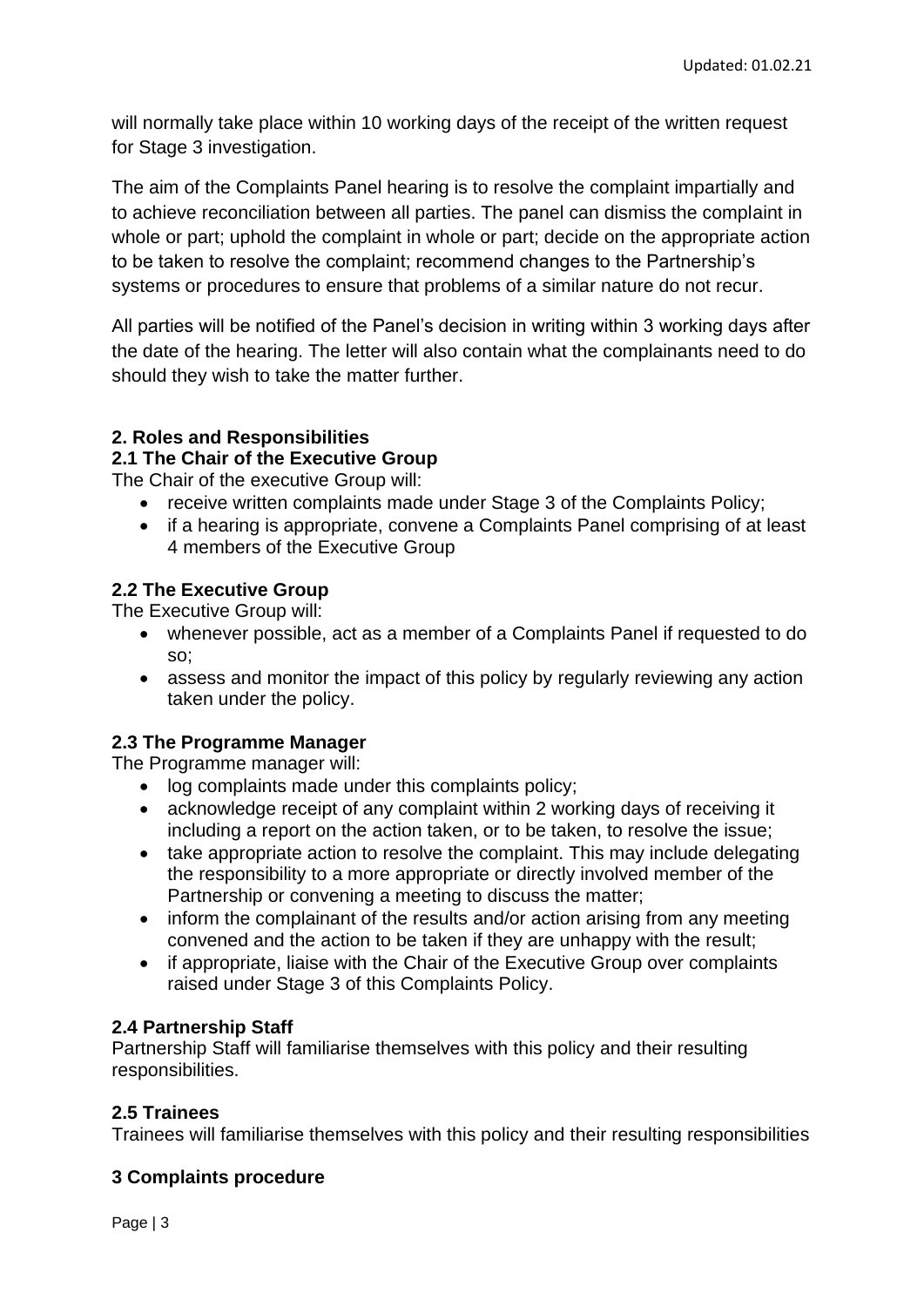If anyone in the Partnership feels that this policy is not being followed then they should raise the matter with the Programme Manager who will facilitate the appropriate action under the RCTTP complaints procedure. In the first instance this will be raised informally in order to seek a solution. Action by the Programme Manager may include an investigation and report on the issue. Reports on any such complaints will be raised at the Executive Group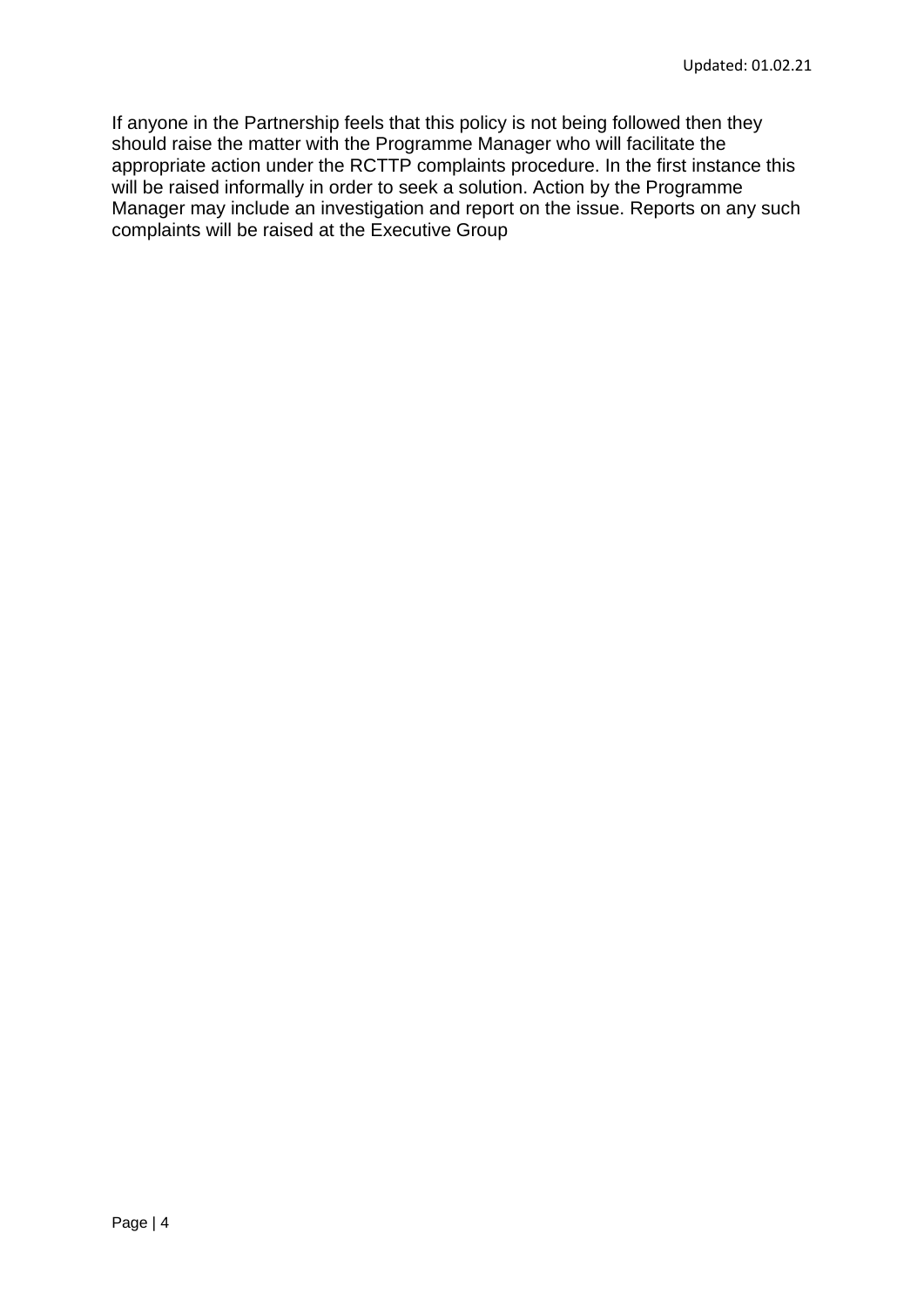

# **Complaints Form**

Your name:

Your role within the Partnership:

Address:

Contact telephone number:

Date of complaint:

Please give details of your complaint:

What action have you already taken to try to resolve your complaint? What was the result of this action?